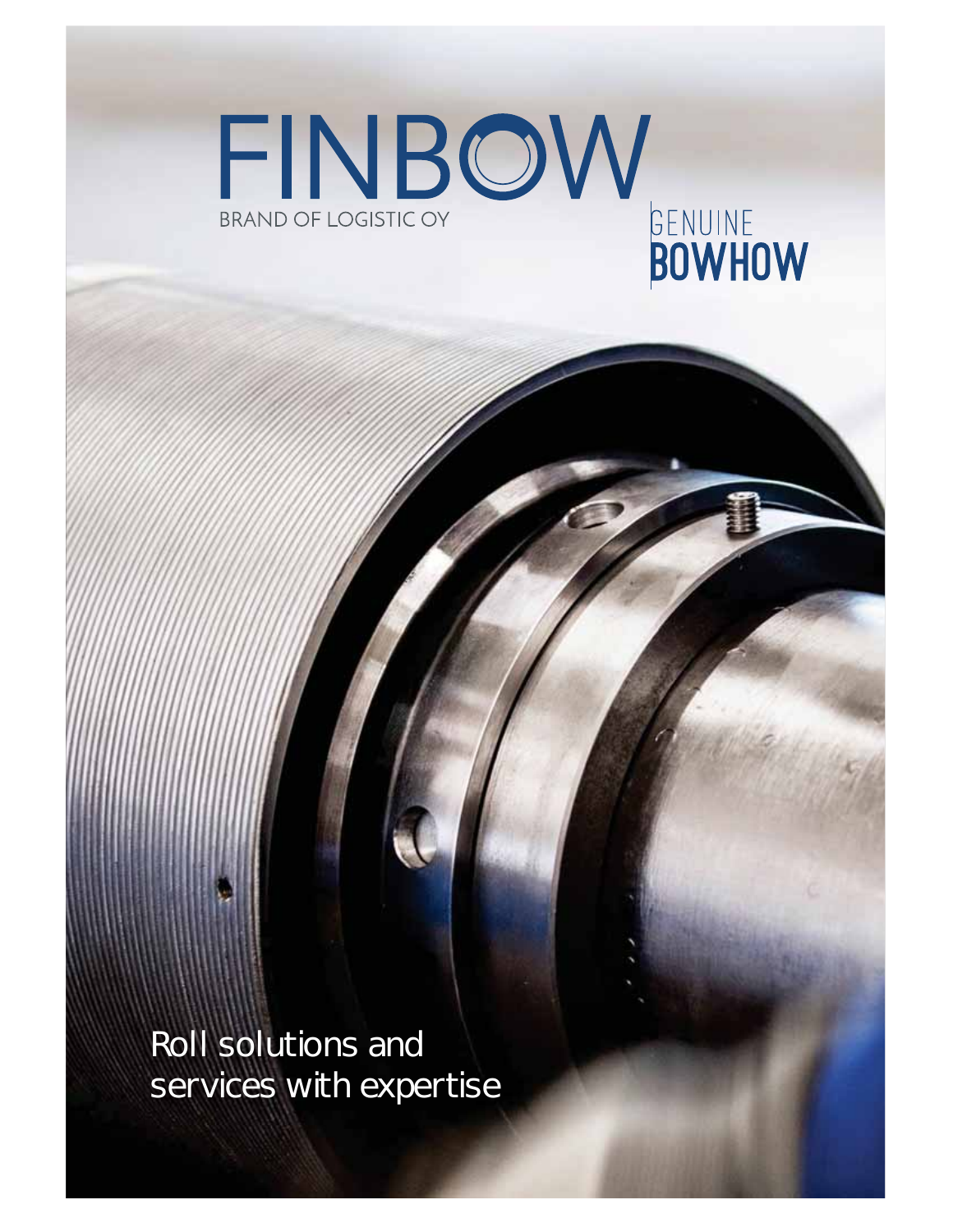

machines is much more than just a roll. Each roll is unique – and the service provided entails much more than viding the customer with versatile service and understanding the customer's needs: each roll is designed and Long service life and reliability are the key strengths of the Finbow products. High quality is ensured by pro-Long service life and reliability are the key strengths of the Finbow products. High quality is ensured by proproduced according to the customer's process conditions. An advanced high-quality roll solution for paper troubleshooting. troubleshooting.

Solutions that meet international requirements Solutions that meet international requirements

operations in respect to expertise, customer orientation, safety, and ethical values. We constantly monitor and operations in respect to expertise, customer orientation, safety, and ethical values. We constantly monitor and international quality standards and the needs of our global customers. We follow our set of values in all our develop our internal and external operations. This enables us to ensure that our customers always receive nternational quality standards and the needs of our global customers. We follow our set of values in all our develop our internal and external operations. This enables us to ensure that our customers always receive Finbow designs, manufactures and upgrades advanced roll solutions that meet the requirements of all high-quality products and service when they do business with Finbow or its partners.high-quality products and service when they do business with Finbow or its partners

 $\scriptstyle\sim$ 

 $\sim$  3

#### Premium class True customer Premium class True customer value with our value with our service

**Oglstich** 

Participating in the customer's Participating in the customer's

everyday work everyday work

participate in the everyday operations of the customer by providing, for Finbow's operations include, for example, design, product development participate in the everyday operations of the customer by providing, for Finbows operations include, for example, design, product development example, support and training; and the partnership does not end with example, support and training; and the partnership does not end with placing an order or delivering a product. In addition to manufacturing, placing an order or delivering a product. In addition to manufacturing, on roll suitability to the customer's process, world class maintenance on roll suitability to the customer's process, world class maintenance In our solutions tailored to pulp and paper industry needs we focus In our solutions tailored to pulp and paper industry needs we focus procedures and added value features to the rolls. Finbow wants to procedures and added value features to the rolls. Finbow wants to and maintenance. and maintenance.

you could save the price of one whole roll. With our systematic approach and functioning of our products. When everything is done better in each you could save the price of one whole roll. With our systematic approach and functioning of our products. When everything is done better in each in order to obtain the lowest possible maintenance costs of the roll per All the above-mentioned added value services influence the service life in order to obtain the lowest possible maintenance costs of the roll per and process knowledge rolls last longer and and match your increased and process knowledge rolls last longer and and match your increased All the above-mentioned added value services influence the service life step, significant cost savings are achieved. Quality assurance is crucial step, significant cost savings are achieved. Quality assurance is crucial operating hour. And quality is money, when you avoid one shutdown, operating hour. And quality is money: when you avoid one shutdown, production speeds. production speeds.

## Patented solutions and Patented solutions and

eading expertise in corrosion and wear-proof materials. The affordable designs, manufactures, inspects and packs the products. Quality comes patented and sustainable solutions. In addition, Finbow offers Finland's oatented and sustainable solutions. In addition, Finbow offers Finland's eading expertise in corrosion and wear-proof materials. The affordable designs, manufactures, inspects and packs the products. Quality comes Finbow products are the result of our own OEM manufacturing which Finbow products are the result of our own OEM manufacturing which ogistic TKT Systems Oy is the original equipment manufacturer who Logistic TKT Systems Oy is the original equipment manufacturer who The planning and manufacturing of the rolls is based on advanced, The planning and manufacturing of the rolls is based on advanced, enables us to monitor the quality of the metal products ourselves. enables us to monitor the quality of the metal products ourselves. 100% own manufacturing 100% own manufacturing

jirst.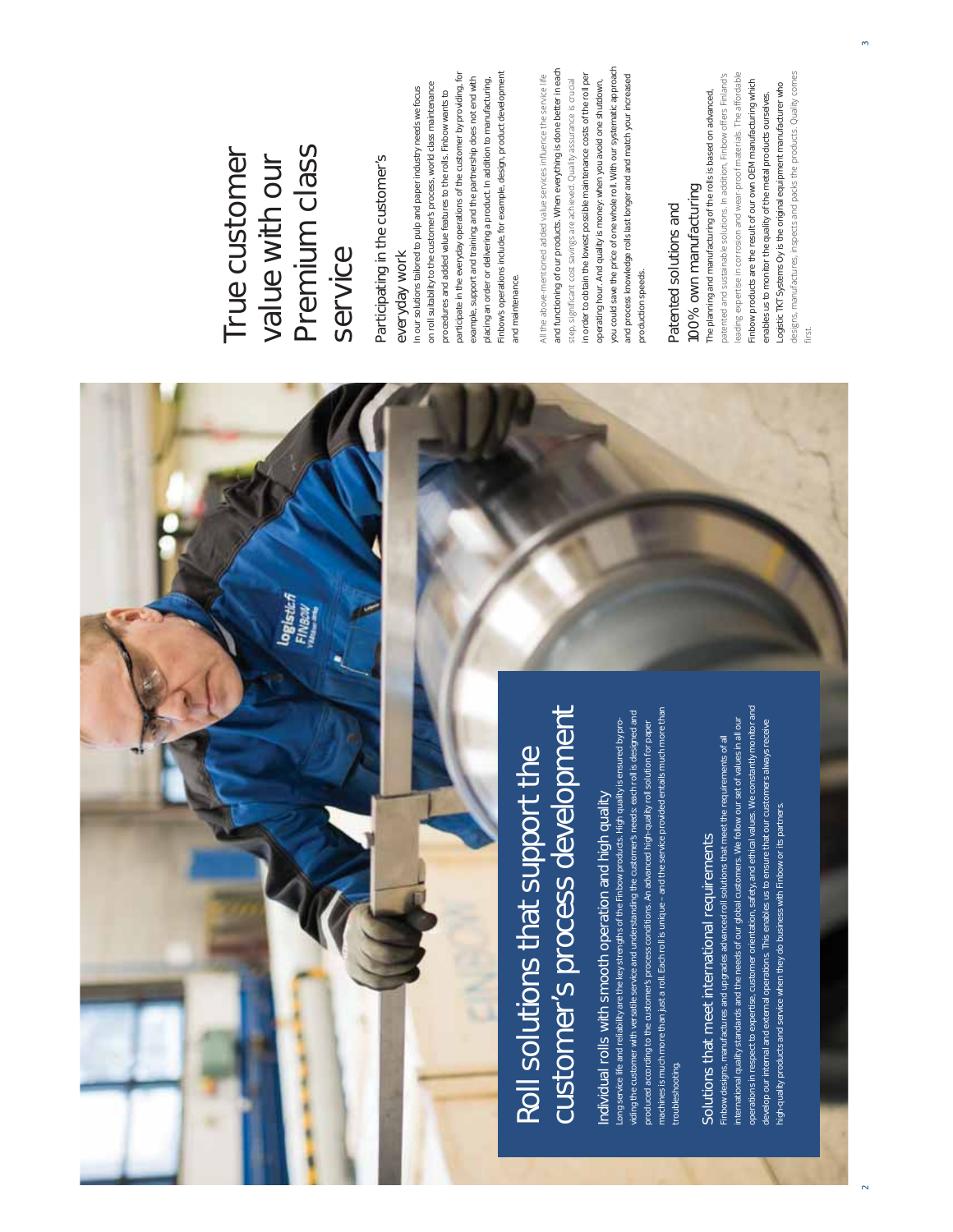

in solving their problems by providing them with excellent service. Patented solutions provided by Finbow product development enable us to cost-efficiently improve or modify the properties of the roll. This is how we get to meet varying machine conditions, for example after rebuild or years of process development. The Finbow maintenance varying machine conditions, for example after rebuild or years of process development. The Finbow maintenance service provides high-quality maintenance service for rolls of other manufacturers as well and always uses only new n solving their problems by providing them with excellent service. Patented solutions provided by Finbow product development enable us to cost-efficiently improve or modify the properties of the roll. This is how we get to meet ervice provides high-quality maintenance service for rolls of other manufacturers as well and always uses only new spare parts. The Finbow rolls we maintain have the best maintenance guarantee on the market.

4





a roll arriving from Finbow is sent to the customer's storage.<br>the storage must be dry and have an even temperature, and it the storage must be dry and have an even temperature, and it Storage<br>After the arrival inspection, the customer has received a new<br>or serviced roll that meets the agreed requirements. When After the arrival inspection, the customer has received a new a roll arriving from Finbow is sent to the customer's storage, or serviced roll that meets the agreed requirements. When must be free from shaking and vibration. must be free from shaking and vibration.



Lifting and installing a spreaded roll requires high precision and caution. The inhow experts provide customers with instructional and as supply purpose measure of the state of the state of the state of the state of the st Lifting and installing a spreaded roll requires high precision and tions and guidance in order to ensure correct operation. We caution. The Finbow experts provide customers with instruc-Installation and inspection Installation and inspection

also supply purpose-made lifting aids for spreader roll handling.



roll and extend the maintenance intervals by as much as several patented Finbow solutions enable more running metres for the patented Finbow solutions enable more running metres for the roll and extend the maintenance intervals by as much as several The Finbow services include troubleshooting, consulting, and<br>user and operation training for maintenance crew and operawell. Transportation and handling are part of the training as<br>well. The Finbow services include troubleshooting, consulting, and user and operation training for maintenance crew and operators so that the machinery can be operated at full speed. The tors so that the machinery can be operated at full speed. The years. Transportation and handling are part of the training as Consultation and training Consultation and training

**3**



The roll is transferred with caution ready to The roll is transferred with caution ready to transport.

### Dismantling and evaluation Dismantling and evaluation

this, decisions concerning the work content are made together The roll is dismaniled and the agreed maintenance is con-<br>ducted. In addition to metal rolls, Finbow can service rubber<br>rolls as well. The customer receives an illustrated report of the<br>rolls as well. The customer receives rolls as well. The customer receives an illustrated report of the evaluation and measurements done during dismantling. After ducted. In addition to metal rolls, Finbow can service rubber The roll is dismantled and the agreed maintenance is conwith customer, based on facts. with customer, based on facts.



Decision on service content and verification Decision on service content and verification tent is agreed upon with the customer. Before starting the ac-<br>tual work, the operating conditions of the roll are checked, such<br>as the running speed range and temperatures and humidity tual work, the operating conditions of the roll are checked, such conditions. At the same time we check that the design speed of<br>the roll matches the actual speed range of the paper machine.<br>This quality assurance is conducted on new, maintained and conditions. At the same time we check that the design speed of Once the roll has been opened and measured, the service con-Once the roll has been opened and measured, the service conthe roll matches the actual speed range of the paper machine. tent is agreed upon with the customer. Before starting the acas the running speed range and temperatures and humidity the roll's suitability to the process the roll's suitability to the process

This quality assurance is conducted on new, maintained and uparaded rolls. upgraded rolls.

Designing, upgrading and maintenance Designing, upgrading and maintenance of the roll of the roll We consider for example the following factors when designing<br>a new roll or roll maintenance/upgrade: We consider for example the following factors when designing a new roll or roll maintenance/upgrade:

- · special conditions of the paper machine and roll position • special conditions of the paper machine and roll position  $\ddot{\phantom{a}}$ 
	- paper quality produced • paper quality produced

**7**

- actual running speed range and temperature • actual running speed range and temperature
- the first and second critical vibration frequency and their the first and second critical vibration frequency and their<br>multiples.  $\ddot{\phantom{a}}$

The maintenance cost of the roll per one operating hour must<br>be as low as possible. This is why the performance of the new<br>cunning conditions as possible. The maintenance cost of the roll per one operating hour must be as low as possible. This is why the performance of the new roll being manufactured or maintained is tested as close to running conditions as possible.

At the same time the vibration of the rolls measured in<br>order to determine its vibration characteristics. Quality of<br>the roll and tis adherence to the running values agreed<br>operating life of the roll<br>operating life of the order to determine its vibration characteristics. Quality of At the same time the vibration of the roll is measured in the roll and its adherence to the running values agreed on with the customer can be ensured. This extends the Vibration tests are conducted on the roll at all speeds. Vibration tests are conducted on the roll at all speeds. Quality assurance before shipping Quality assurance before shipping

**9** 

operating life of the roll.

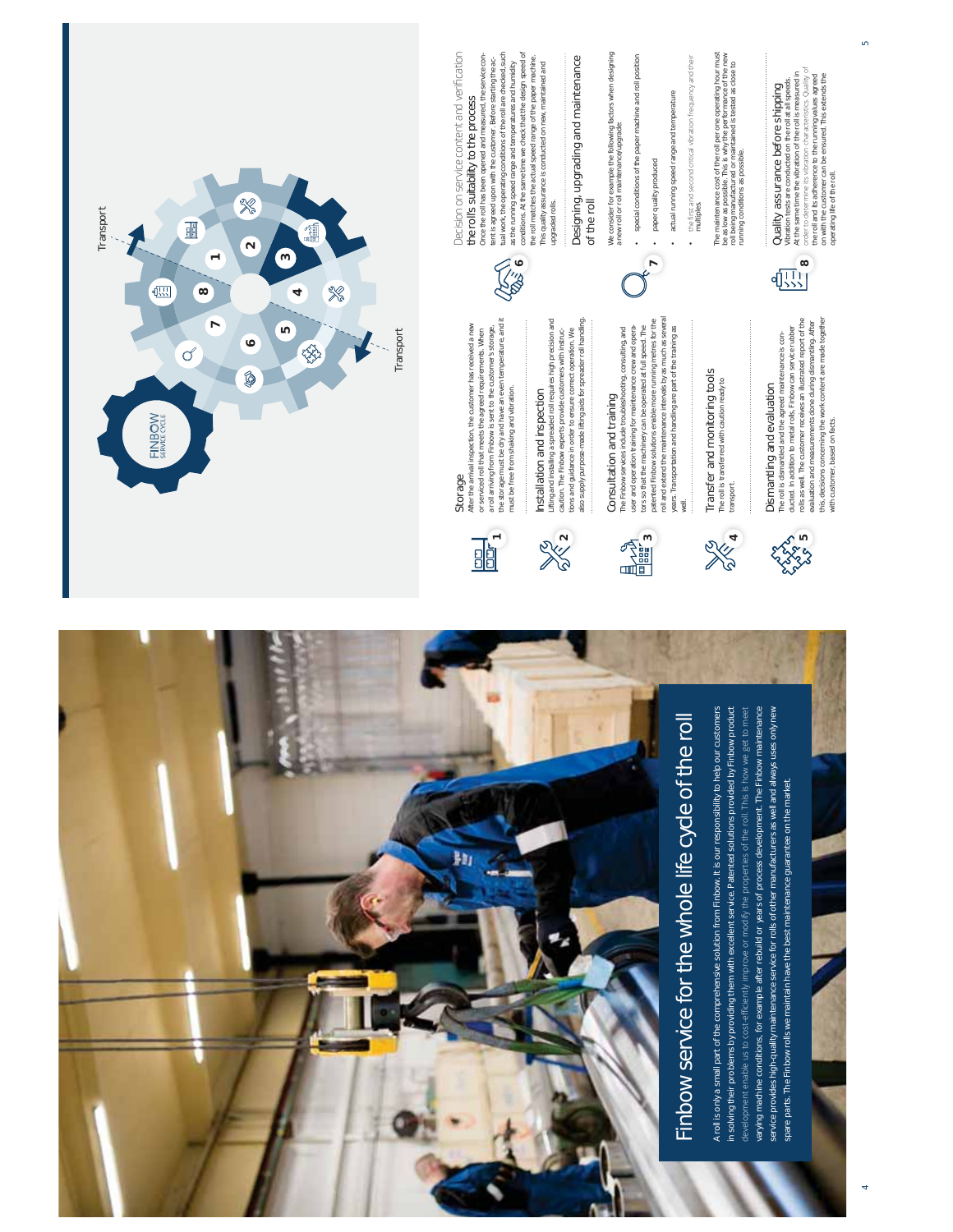

# Logistic – tailored machine parts Logistic - tailored machine parts from design to manufacturing from design to manufacturing

Finbow is a trademark of Logistic TKT Systems Oy. Logistic delivers parts and components for the machine, process fied deliveries that are required by the regulations of the field to, for example, nuclear power plants and oilfields. The strengths of the company include high expertise in design, technology and materials – from the design phase to the Finbow is a trademark of Logistic TKT Systems Oy. Logistic delivers parts and components for the machine, process and energy industries - from design to finished end products. The company makes highly demanding, security classified deliveries that are required by the regulations of the field to, for example, nuclear power plants and oilfields. The strengths of the company include high expertise in design, technology and materials - from the design phase to the and energy industries – from design to finished end products. The company makes highly demanding, security classimanufacturing process. manufacturing process.

# From an idea to a hightech product From an idea to a hightech product

customers with concept planning and turnkey solutions from an idea to a finished product. The manufacturing of the customers with concept planning and turnkey solutions from an idea to a finished product. The manufacturing of the company lies solely in the companys own hands. The operations of our company are conducted according to quality company lies solely in the company's own hands. The operations of our company are conducted according to quality assistance for quicker and more affordable commercialising of products and services. In addition, Logistic provides assistance for quicker and more affordable commercialising of products and services. In addition, Logistic provides As a hightech manufacturer, Logistic tackles large-scale challenges in a short time. Customers are provided with As a hightech manufacturer, Logistic tackles large-scale challenges in a short time. Customers are provided with standards. Automation and robotics are at the center of our operations. standards. Automation and robotics are at the center of our operations.

www.logistic.fi www.logistic.fi

6

## The Finbow rolls - quality for each metre The Finbow rolls – quality for each metre The secret of the long life of the Finbow rolls lies in the suitability of the roll's properties to the The secret of the long life of the Finbow rolls lies in the suitability of the roll's properties to the

and length. The Finbow Plus maintenance meets strict quality criteria and significantly increases the and length. The Finbow Plus maintenance meets strict quality criteria and significantly increases the lation. In addition, the mechanical structure of the roll is strong enough in relation to the diameter operating life of the roll. Finbow's own rolls use standard bearings and thus the maintenance does running conditions (speed, temperature, humidity) - all confirmed with careful planning and calcurunning conditions (speed, temperature, humidity) - all confirmed with careful planning and calculation. In addition, the mechanical structure of the roll is strong enough in relation to the diameter operating life of the roll. Finbows own rolls use standard bearings and thus the maintenance does not require parts from a specific manufacturer. not require parts from a specific manufacturer.

#### Finbow rolls Finbow rolls

- For paper, paperboard, and tissue industries • For paper, paperboard, and tissue industries For all machine sizes and all driving speeds • For all machine sizes and all driving speeds
- Spreader rolls • Spreader rolls
	- Fly rolls • Fly rolls